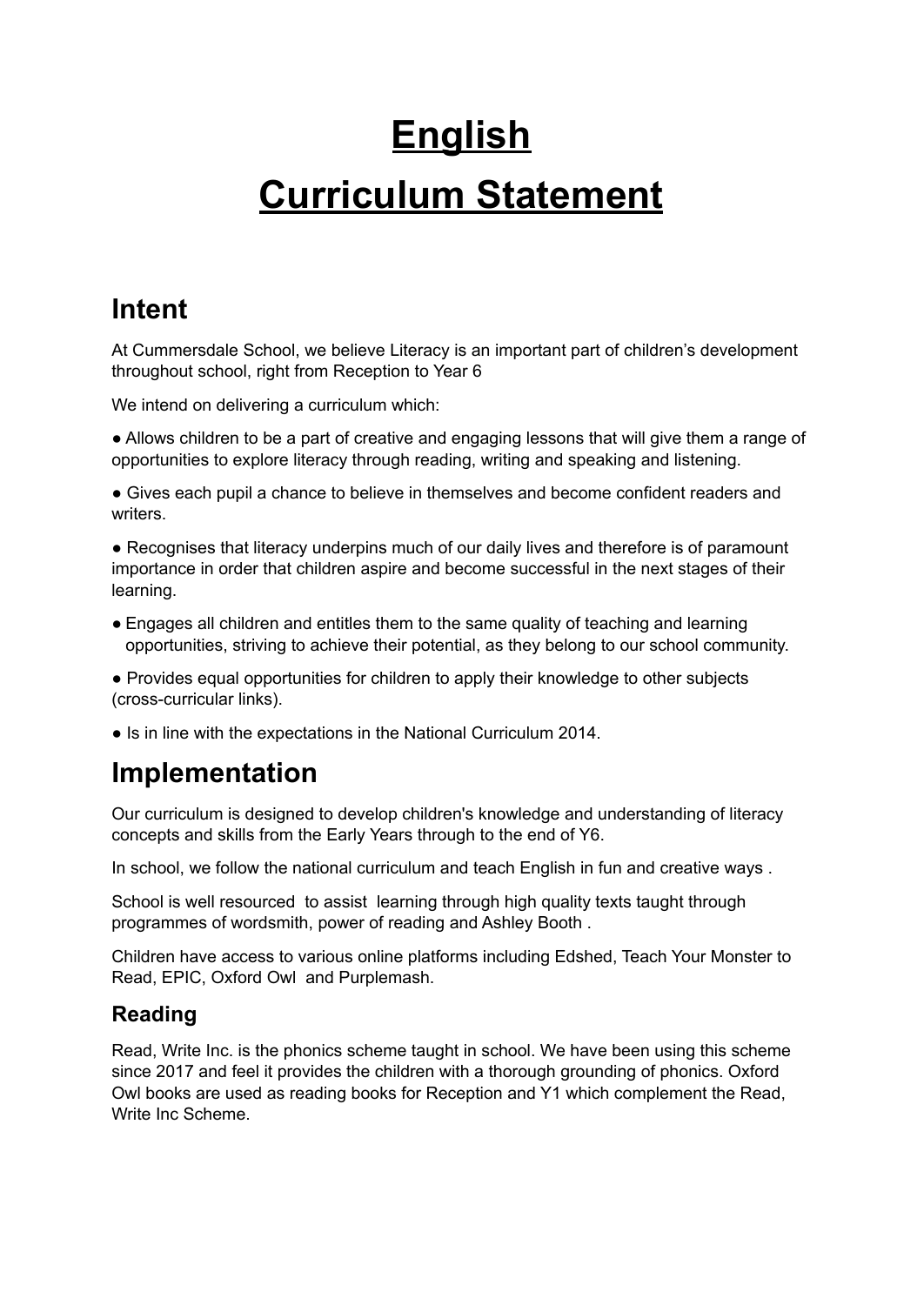Reading is also taught through hearing children read individually and in small groups through guided and shared reading. We have volunteers that come into school to hear the children read on a regular basis.

We promote the love of reading through activities such as World Book Day, No Pens Day, virtual author events, reading in extreme places (A lovely display of photos of the children is up in school) and sharing our love of reading. We have a termly visit from the local library van and children choose books to borrow for the class. There are also various incentives throughout the school to encourage children to read.

The school has an annual reading competition where children read to their class teacher before some are selected to read in assembly to the whole school. A separate theme is usually chosen each year.

**Reception** - Reading is prioritised in the Early Years. It is underpinned by a coherent and systematic phonics scheme which is taught daily. Read Write Inc is used enabling children to decode letter-sound correspondences quickly. As the children become more familiar with the sound system they begin to blend these sounds to form words. Children are then given the high frequency words to learn which are consolidated daily. Children are exposed to more words as their confidence increases. Common exception words are also taught and children are able to read these on sight. Alongside this reading books are provided which are closely matched to their increasing knowledge of phonics and common exception words to match their ability, changing on a weekly basis.

Within the class, we share a whole class book which is connected to the topic. This is used as a hook for various activities that are set up in the continuous provision. For example, Jack and the Beanstalk coming to life as the children plant their own beans. The gingerbread man was found coming to life running around the classroom using FX Guru. We promote the understanding of texts through drama, using helicopter stories. Children are able to act out the stories as they are being read and are also given the opportunity to act out their own stories.

A love of learning is promoted within the class with a designated reading den where children can access a wide range of books, including those chosen from the visiting library van. Children can escape to the quiet, mood lit area and either share books with their friends or quietly enjoy a book on their own. At the start of the day, children are able to choose from a range of books, both fiction and non-fiction, while waiting for the register. At the end of each day, a story is chosen by a member of the class to share, promoting the love of reading. This also includes time where nursery rhymes are shared developing their knowledge of rhyme and rhythm.

**Year 1 /2-** A love of reading is promoted in KS1 through the daily reading of lovely books from all genres. We have a display of some of the books children have chosen to have read to them and they often talk about them and re-read them. Reading is modelled by the teacher and teaching assistant reading their own books too and talking about them. Children are encouraged to bring in any good books they have found and talk about them to the class as 'book recommendations' . This has been particularly good for our topic on Castles with lots of Non-fiction and castle stories being talked about. Reading is taught daily through RWI and guided reading sessions. Children do comprehension and we discuss all books we read together. We have a high quality story book which is the focus for our daily literacy lessons through Wordsmith. We also have a topic book display in the classroom.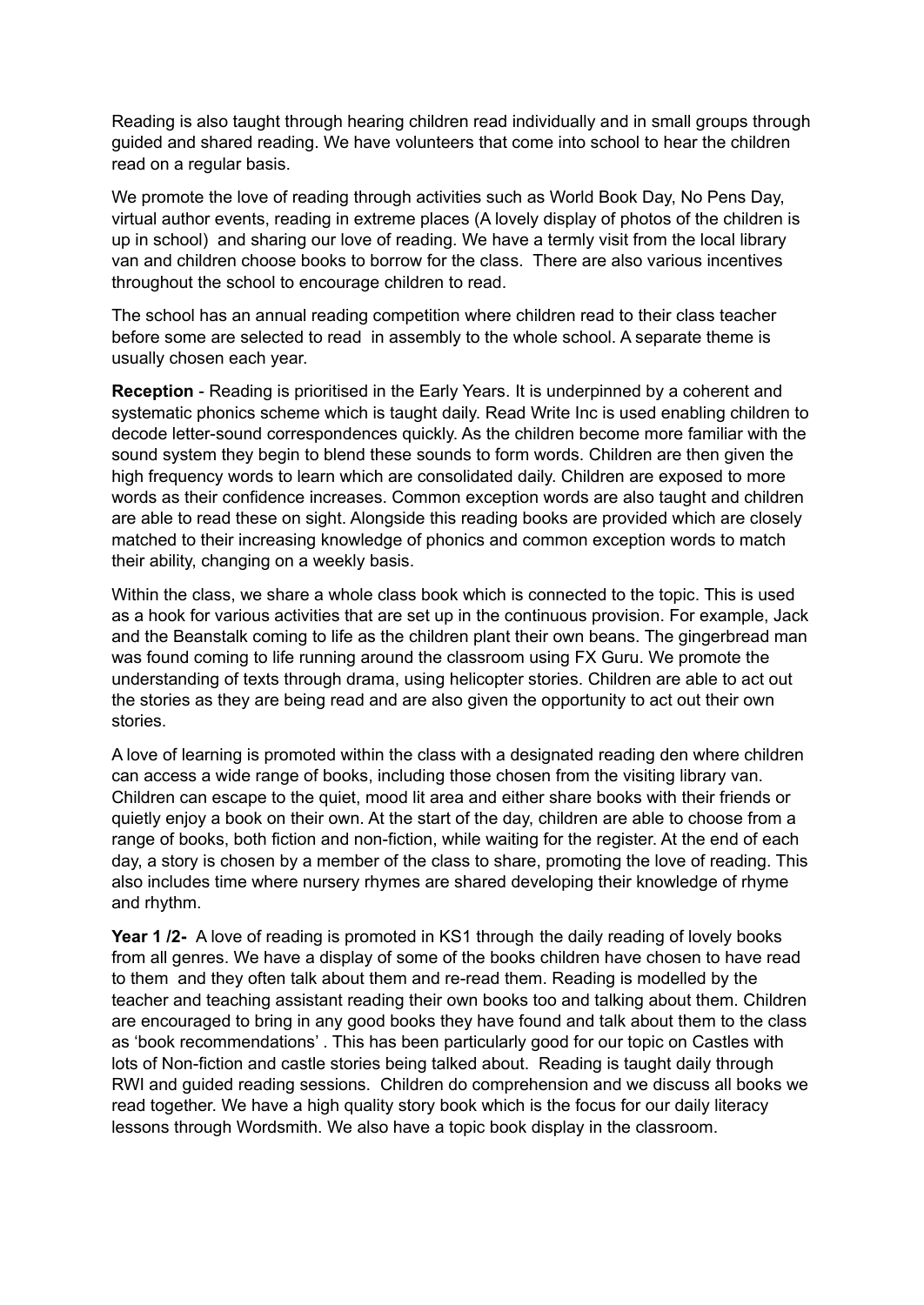Homework is set each week - children are expected to read every night if possible. This can be their books sent home from school, on EPIC, Oxford Owl or their own books. Some children have word cards to learn too.

**Year 3/4-** In year 3 and 4 we know the children are on the way to becoming confident, independent readers. To develop their love of reading, we allow children to choose their own books to read at home or to take a book-banded book from the library to read once a night, as part of their homework. Children also have the opportunity to read and share these books in class during 'Reading Buddies' sessions and quiet reading times. During the week, as a class, we take part in 'Book Talk' sessions. This is an opportunity for the children to read texts of the same type (fiction, non-fiction, poetry) through a specific lens and discuss in detail their thoughts and feelings with the whole class. We use the Power of Reading and Literacy shed plus to form Book studies of high quality texts, fully emmercing the children in the stories. The books we use can: help inform our English writing lessons; help teach or highlight social issues; or just for good fun. Our reading display has developed into a Recommended Reading area where the children can swap books, find inspiration for a new read or recommend books for others to enjoy. We take the time to allow the children to listen to the teachers read stories and model the pace and patterns of reading.

**Year5** /6 In Year 5 and 6, the children apply their growing knowledge of root words, prefixes and suffixes (morphology and etymology both to read aloud and to understand the meaning of new words that they meet. They maintain positive attitudes to reading and an understanding of what they read by continuing to read and discuss an increasingly wide range of fiction, poetry, plays, non-fiction and reference books. They increase their familiarity with a wide range of books, including myths, legends and traditional stories, modern fiction, fiction from our literary heritage, and books from other cultures and traditions. In Year 5 and 6, Ashleigh Booth's Whole Class Guided Reading Planning has been implemented . For three days we read 'linked texts'- three texts that sit well together. The scheme provides children with wide ranging opportunities to read and enjoy high quality fiction, poetry and non-fiction texts. During whole class guided reading sessions, the children work to develop and hone their key reading skills: decoding, vocabulary, inference, prediction, explanation, retrieval and summarising. We also read a class novel for 15 minutes each day and study this book in our English lessons. This ensures children have access to and study a text in its entirety from start to finish and build the skill of following a text through (for example Holes and Percy Jackson).

#### **Writing**

Writing is taught through exciting class texts and class reads with cross curricular links too.

A love of writing is encouraged throughout school in other subjects, handwriting competitions and role modelling. All literacy work is promoted in good work assembly, on displays and in purple writing books which show progress in writing for each individual as they move through the school.

Handwriting is taught through the Berol scheme throughout school with Year 2 children starting to write cursive letters.

Each year there is a school handwriting competition where children (and staff) write out a poem in their best handwriting and this is then judged by governors.

**Reception** - Writing within the Early Years starts with mark making, allowing the children to become controlled in their recording of prerequisite shapes, the fundamental starting point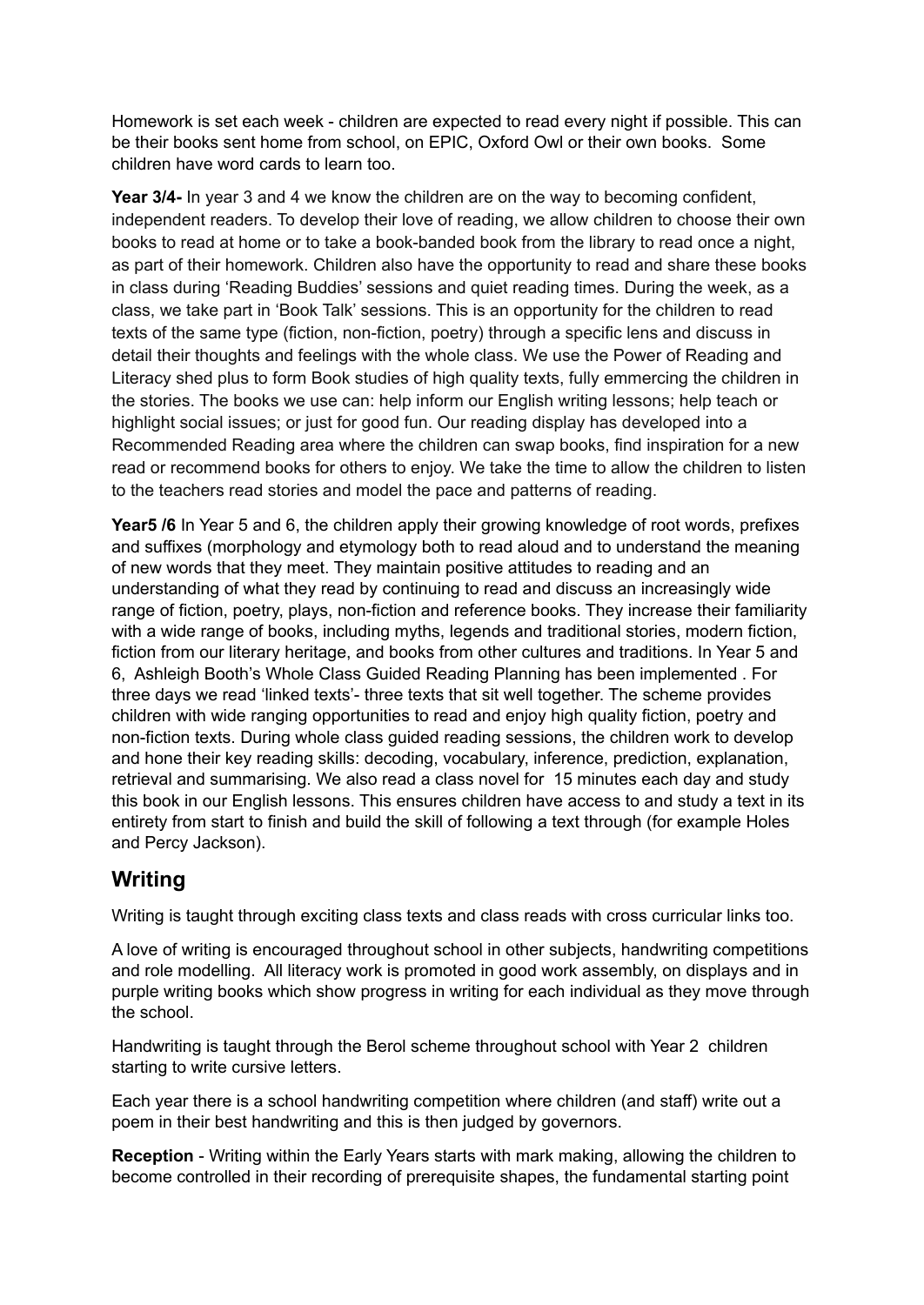for letter formation. Once these are mastered, they then focus on letter formation. Letter formation is supported through the RWI sessions, with a new letter being learnt each session. Once they have been learnt then blending and the writing of cvc words is started. The writing of words closely follows the reading progress. Children's knowledge of the high frequency words is consolidated further by being able to spell them. Common exception words are also learnt.

As the children come into school in the morning, children are expected to write their name on the white boards, this starts as overwriting, then copying below and then independently writing their name. As the year progresses children then use this time to practise letter formation of lower and upper case letters. Alongside the class book that is being read, writing tasks are planned for. As the year progresses, children are expected to move from writing single sounds, to words and then to sentences. Children are given the opportunity to mark make and write in various styles across the continuous provision such as writing shopping lists in the shop and writing telephone messages in the role play area.

Teacher-led activities provide the children to write for various purposes. Children are encouraged to have a go and do the work independently applying their phonetic knowledge. In RWI, hold a sentence is used, where children have to write the sentence dictated by the teacher. Talking tins have been used to help those less able or struggling to remember the sentences. Examples of teacher-led writing include: writing instructions for making pancakes, labelling diagrams, character descriptions for Jack and the Beanstalk, storytelling and poetry.

**Year 1 /2-** In KS1 daily writing activities take place in RWI lessons, literacy lessons and in other cross curricular subjects. Children have the opportunity to write a variety of fiction and non-fiction texts and poems using high quality texts from Wordsmith. Their writing covers a large range of genres including stories, poems, newspaper articles, postcards, letters, instructions and labels. Children also use technology to write. For example, leaflets and non-fiction writing.

They have daily handwriting lessons and Year 2 children are taught handwriting patterns to help and encourage them to join up.

**Year 3/4-** Children in year 3 and 4 children are guided through their writing with the expectation of increasing their writing stamina and producing longer passages of independent writing. We use high-quality texts from the Power of Reading and Literacy Shed plus along with visuals and video to stimulate children's imaginations and inspire ideas for writing. These texts are also used to explore layout and language of non-fiction texts. We also use Jane Considine's 'The Write Stuff' approach to inform some lessons of writing; to help guide children through sentence stacking (scaffolded writing) before an independent write. In year 3 and 4, teachers and teaching assistants guide the children through a clear writing process and allow plenty of time for generating ideas and planning, drafting, editing and publishing work.

**Year 5 /6-** In Year 5 and 6, the children continue to develop as a writer, becoming more independent and creative. English lessons are linked to the children's topic and the writing is purposeful so that children know WHY they are writing. Children have the opportunity to explore writing different genres and styles of text, including narratives, non-fiction pieces and poetry. We explore high quality texts that the children can take inspiration from and make sure that learning is engaging. The children may watch videos (The Literacy Shed) and have hands-on experiences of using drama to influence their writing (creating playscripts and adverts). The children are taught to think like authors. They are encouraged to take risks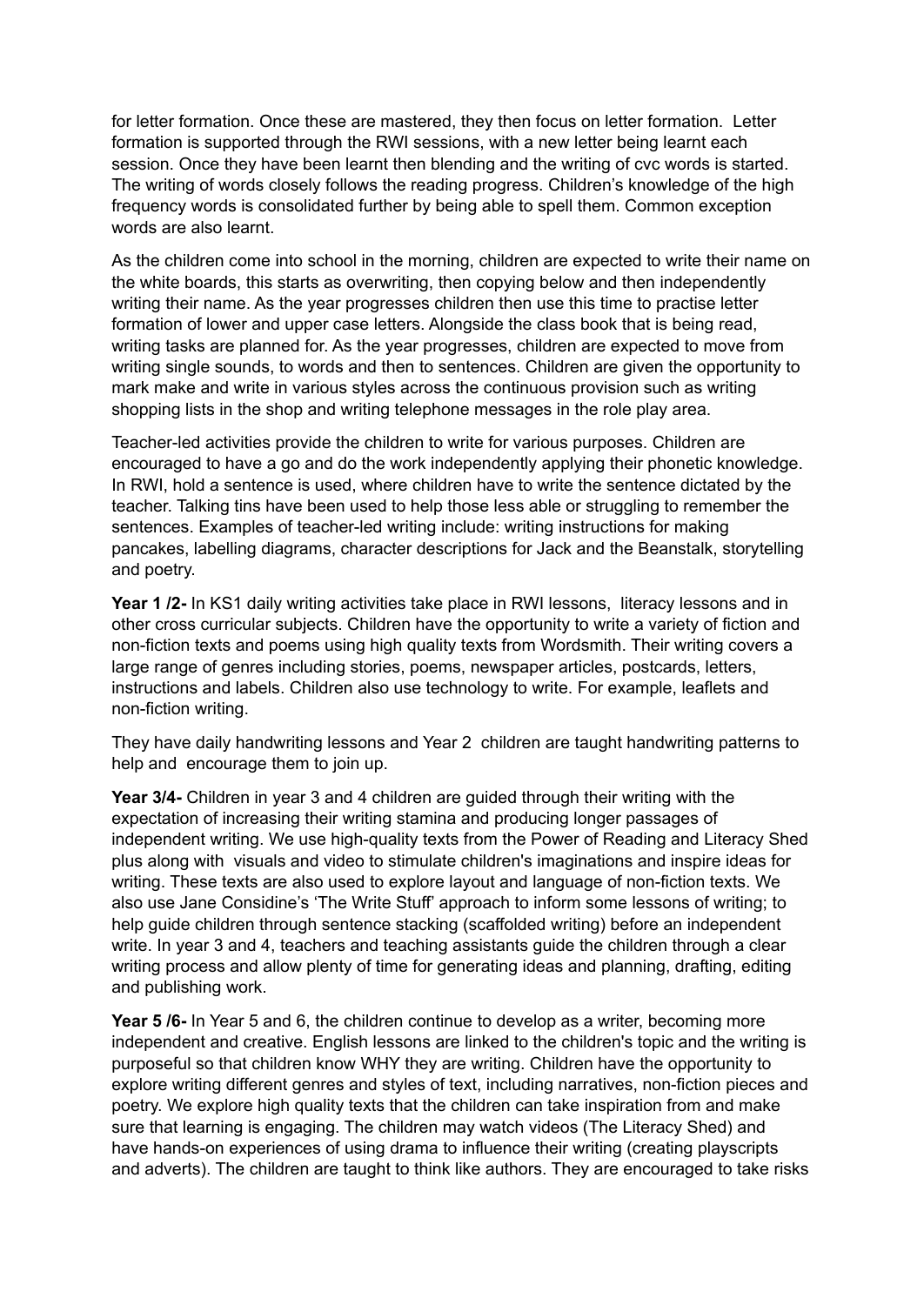and explore writing. They experience the whole process from planning, drafting, re-drafting (by proof-reading and editing in collaboration with their teacher) and finally 'publishing' a final piece.

#### **Spelling**

Spelling is initially taught through Read, Write, Inc. and children progress through the coloured levels during their time in Reception and Y1. By Y2, many children have reached a reasonable standard of phonics and are ready for more of a challenge. This is provided by Read, Write Spell which consolidates the learning so far and looks closely at spelling patterns. Once in the Juniors, Ed Shed is used with spellings being learnt and tested frequently.

**Reception** - Early spelling skills are developed following RWI. Children learn to segment and blend the sounds in a word. Children are encouraged to attempt to spell words using their phonetic knowledge. Common exception words are also taught through the RWI sessions. Children use the Phonics Shed/Spell Shed app to reinforce the work done in RWI. This consolidates the phonic knowledge allowing children to spell words which are closely linked to their reading ability.

**Year 1 /2-** The children have spellings taught to them in RWI or RW Spell as well as spelling lessons to reinforce what they have been taught through various letter patterns and to learn common exception words. They have the opportunity to learn their weekly spellings on purple mash. They also use Edshed to practise spellings. When writing they are encouraged to use their phonetic knowledge to have a go themselves.

**Year 3 /4-** Spellings are taught weekly with an assessment to end. The children will learn a spelling pattern for associated words on their end of year statutory spelling list. Children learn these spellings through; class lessons, homework and spelling shed games.

**Year 5 /6-** Spelling is taught through the Spelling Shed scheme once per week. In each year group. Children are taught specific spelling rules which they build on and use throughout the scheme. Spelling is taught through a range of strategies including fun activities and games to embed the spelling rules. These strategies include Battleships, The Spelling Web, Scrabble, Memory Challenge, Spelling Search and Crosswords. Spelling pattern homework sheets are also sent home every fortnight.

## **SPaG**

The teaching of SPAG is ongoing and is taught through grammar and text related lessons as well as specific lessons through other published schemes such as the Headstart scheme

**Reception -** Through RWI, children are encouraged to write in simple sentences with their 'hold a sentence'. Children are encouraged to use capital letters and full stops. This is reinforced in teacher led writing activities. Punctuation and Grammatical concepts are introduced to the children when appropriate and when they arise. Children are encouraged to re-read their work once they have finished to check that it makes sense. Support can then be given to correct any misconceptions.

**Year 1 /2-** The children are taught through RWI, literacy lessons and SPaG lessons. Children are constantly reminded to use what they have been taught in all their literacy work, plus written work in other curriculum areas.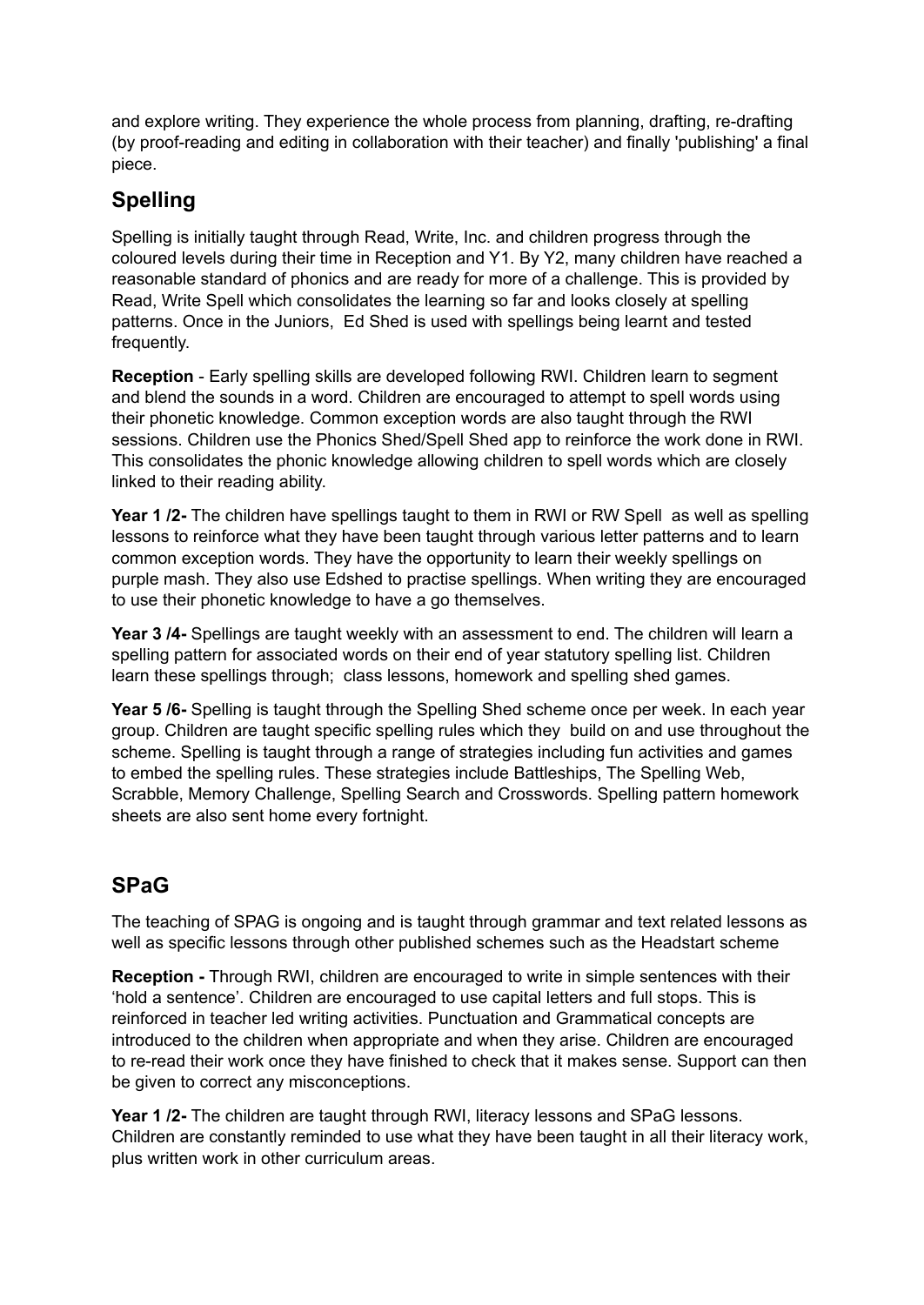**Year 3 /4 -** The children in year 3 and 4 are taught to use precise grammatical terminology in context, using the high quality texts or through 'The Write Stuff' approach. We teach stand alone SPaG lessons if required to improve knowledge of concepts or tackle misconceptions.

**Year 5/ 6-** There is an English focus across all curriculum subjects which include NC SPAG skills. SPAG is taught within a discrete English lesson with a specific focus. This allows opportunities to reinforce and elicit links to prior learning to subsequently progress onto new learning. Within a writing unit, stand alone grammar and punctuation lessons are used to develop, embed and consolidate understanding.

#### **Speaking and Listening**

Every year the children have the opportunity to participate in a reading competition and read a part of a story or a poem to the whole school.

**Reception -** There is a focus on speaking and listening throughout Early Years. Children are encouraged to develop their communication skills through continuous provision. Children develop their listening skills through play, taking it in turns with games and activities. Children are given the opportunity to speak in front of the class as well as in small group situations, sharing news with the class. Children are encouraged to consider their audience with correct modelling of spoken language and sentence structure being promoted. Children develop their listening skills when in whole school situations such as assemblies, teacher input and during story times.

**Year 1 /2-** Children in school enjoy doing speaking activities, in particular the daily 'show and tell' of interesting things to the class. In literacy lessons there are opportunities for drama and 'hot seating'. Children are proud of their school work and talk about it in front of the whole school in assemblies. They perform plays with speaking parts for audiences. They listen well to guests in school such as guest story tellers.

**Year 3 /4-** The year 3 and 4 classroom is a hive of conversation and it is encouraged to have children speaking, sharing ideas, discussing work and asking questions. We use a lot of drama and singing to help us learn across the curriculum. We allow them to take control of the reading; reading out loud in small groups and to the whole class. We use Showbie and other apps to record our thoughts and ideas vocally.

**Year 5 /6-**Children in Year 5 and 6 are confident in selecting and using appropriate registers (tone and volume) for effective communication, including a command of Standard English. They demonstrate a degree of confidence and mastery of language when describing or explaining before the class (which they enjoy and are confident in doing). The children prepare poems and play scripts to read aloud and perform clearly, audibly and with appropriate intonation before a wider audience (e.g. school assemblies).

#### **Additional needs**

Children with additional needs are included in whole class lessons and teachers support as necessary. For those falling significantly behind, assessments are carried out and various literacy based interventions are used to plug the gaps. Cumbria Reading Intervention, a 1:1 40 session programme helps to bridge weaknesses in reading, where Hatcher levels books are used which are finely graded. For those struggling with spelling and writing, Structured Reading and Spelling is followed, a similar 40 session 1:1 programme. One to one support and reading intervention programmes are also used.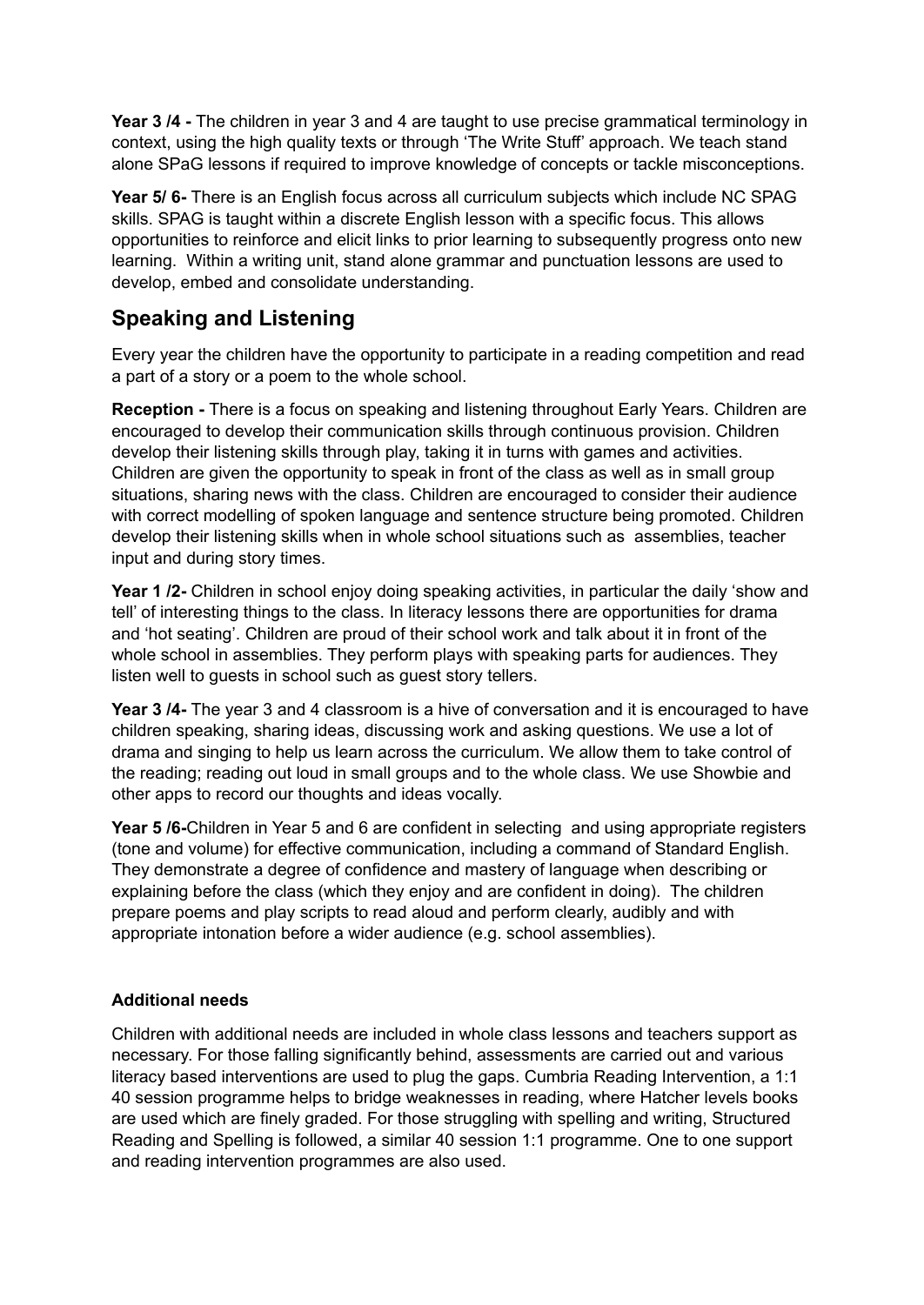For those children who are working outside of the year group curriculum, individual learning activities are provided to ensure their progress. They may work in small groups with a teaching assistant.

Children also have access to technology to assist them with their daily learning such as Showbie and reading pens.

## **Impact**

#### **Assessment**

Assessment informs the teaching and learning sequence and feedback is given on children's learning in line with our marking and feedback policy.

Formative assessment within every lesson helps teachers to identify the children who need more support to achieve the intended outcome and who are ready for greater stretch and challenge.

In order to support teacher judgments, children are assessed using NFER tests in line with the national curriculum for reading.

Children have a writing evidence book in which a sample of work is included every half term. Writing is moderated regularly by staff for consistency in school. Moderation has also taken place with a neighbouring school and with subject leaders from the cluster.

Summative assessments are completed at the end of the academic year and used to inform parents in the children's end of year report.

The Literacy leader has a clear role and overall responsibility for the progress of all children in literacy throughout school. Working with the headteacher and SENCO, key data is analysed through regular pupil progress meetings and regular feedback is provided, to inform progress and future actions.

Our children enjoy all areas of literacy and are rightly proud of their writing. We, as a school, like to provide the children with the opportunity to do their very best in writing starting with the first stages of mark making to writing longer, more complex pieces in a variety of genres.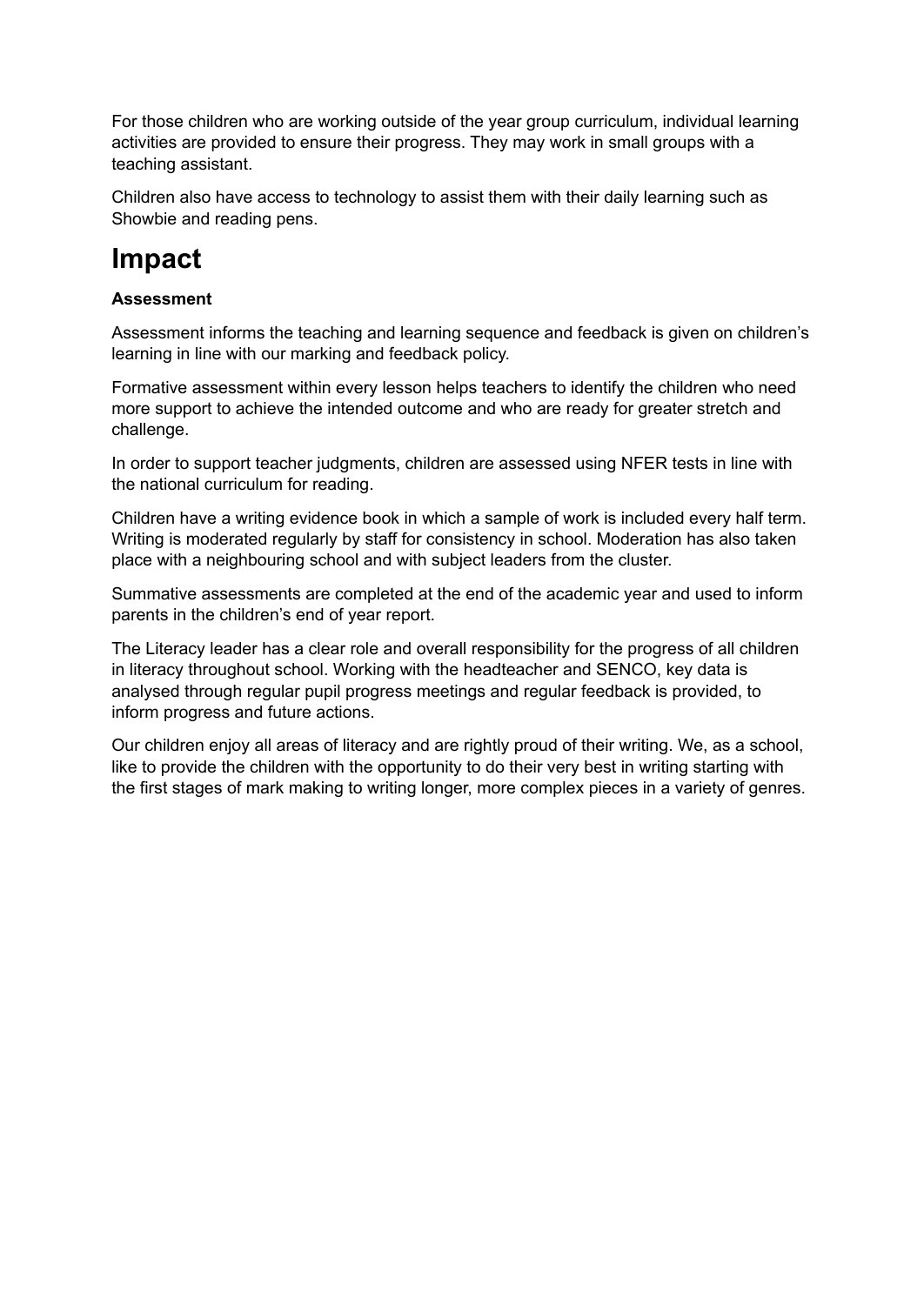## **Curriculum Map**

| <b>Cycle A</b>   | <b>Autumn 1</b>                                                                                                                                               | <b>Autumn 2</b>                                                                                                                                       | Spring 1                                                                                                                                                          | <b>Spring 2</b>                                                                                                                                                                | Summer 1                                                                                                                                                                       | Summer 2                                                                                                                           |
|------------------|---------------------------------------------------------------------------------------------------------------------------------------------------------------|-------------------------------------------------------------------------------------------------------------------------------------------------------|-------------------------------------------------------------------------------------------------------------------------------------------------------------------|--------------------------------------------------------------------------------------------------------------------------------------------------------------------------------|--------------------------------------------------------------------------------------------------------------------------------------------------------------------------------|------------------------------------------------------------------------------------------------------------------------------------|
| <b>Reception</b> | <b>Magnificent me!</b><br><b>Happy Birthday</b><br>We're going on a<br>bear hunt.<br>Writing from texts-<br>name, lists, labels and<br>writing for a purpose. | <b>Celebrations</b><br>, Stick man, The<br>Christmas story,<br>Room on the broom.<br>Funny bones.<br>Retelling stories, letter<br>writing, labelling. | People who help us.<br>The tiger who came<br>to tea, The<br>enormous turnip.<br>Rhyming words,<br>instructions, captions,<br>recipes, lists, letters,<br>messages | <b>Growing</b><br>Handa's surprise<br>I will not ever<br><b>NEVER eat a tomato</b><br>Jack and the<br>beanstalk.<br>Story maps, captions,<br>simple sentences,<br>description. | <b>Amazing animals</b><br>The gruffalo, What<br>the ladybird heard,<br>Rosie's walk.<br>Writing for a purpose,<br>Rhyming words,<br>recount, poems                             | Under the sea<br>Billy's bucket,<br>Hooray for fish<br>Rainbow fish.<br>Non-fiction writing,<br>story writing,                     |
| Year 1 and 2     | <b>Fiction - Guess what</b><br>Class two at the zoo.<br>Who's our new<br>teacher, aaarrrhh<br>spider.<br>Comparing texts,<br>story writing,                   | <b>Non-fiction - Who</b><br>lives here?<br>Non-fiction writing, job<br>descriptions<br>Poetry - growing up                                            | Fiction - A twist in<br>the tale<br><b>Maximus and the</b><br>beanstalk, Don't<br>read this book<br>Letter writing, book<br>and film reviews                      | Non-fiction -<br>All about<br>orangutans<br>Non-fiction writing<br>Poetry - A closer<br><b>look</b>                                                                            | <b>Fiction - Muddles</b><br>and mishaps<br>The whole truth.<br>Penny dreadful and<br>the rat.<br>Comparing books by<br>the same author,<br>Character studies.<br>book reviews. | <b>Non-fiction - Where</b><br>is the most unusual<br>place to live?<br>Non-fiction writing<br>Poetry -<br><b>Pattern and Rhyme</b> |
| Year 3 and 4     | <b>Stone Age Boy</b><br>Fiction-<br>Character study.<br>Story writing.<br>Non-fiction-<br>Stone age Report                                                    | The Iron Man<br>Fiction-<br><b>Story Writing</b>                                                                                                      | <b>Ice Palace</b><br>Fiction -<br>Roman Myth<br>Non-fiction-<br>How to build a Roman<br>Road<br>Persuasive speech.                                                | <b>Green Ship</b><br>Setting description<br><b>List Poetry</b><br>Narrative - innovation<br>of story                                                                           | <b>Blue Umbrella</b><br>Fiction- story writing<br><b>River Poem</b>                                                                                                            | Non-fiction-<br><b>Sports Commentary</b><br>New Sport -<br><b>Explanation text</b>                                                 |
| Year 5 and 6     | Cosmic<br><b>Story Writing</b><br>Report Writing based<br>on Earth and Space                                                                                  | Cosmic<br>Diary Writing                                                                                                                               | Percy Jackson<br>Myths and Legends                                                                                                                                | Percy Jackson<br>Playscripts                                                                                                                                                   | Pig Heart Boy<br>Writing a Balanced<br>Argument                                                                                                                                | Pig Heart Boy<br>Journalistic Writing                                                                                              |